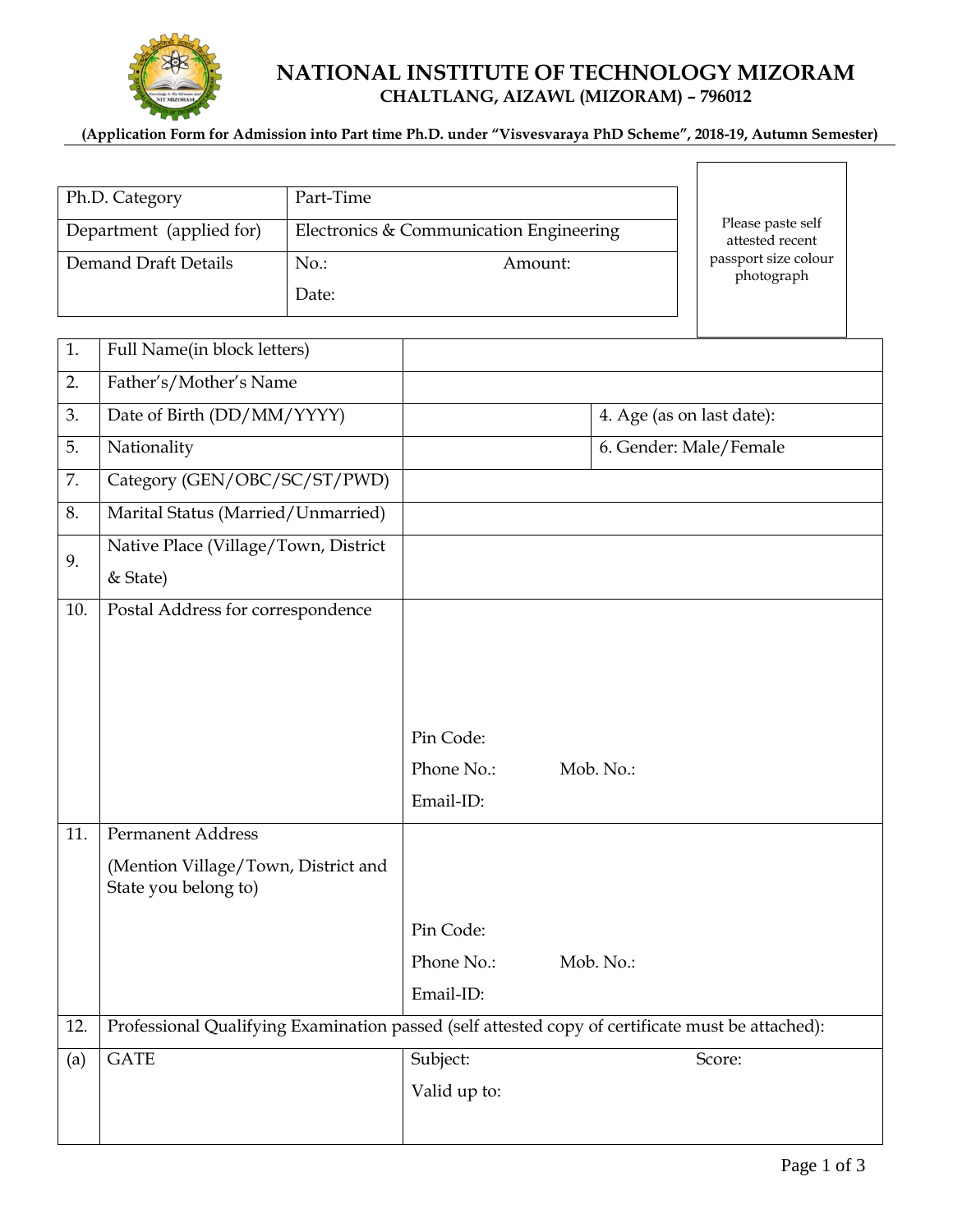| (b)   Any other source for fellowship/ |  |
|----------------------------------------|--|
| scholarship:                           |  |

# 13. Professional Experience (Teaching/Research/Industrial) if any (proof to be attached):

| .וכ | Name of Organization | Position Held | Nature of duties | Period |  |
|-----|----------------------|---------------|------------------|--------|--|
| No. |                      |               |                  | From   |  |
|     |                      |               |                  |        |  |
|     |                      |               |                  |        |  |
|     |                      |               |                  |        |  |

14. Do you have any publications (if yes provide the details):

| Sl. | Title of the Paper | Complete list of | Journal | Volume No. (Year) |
|-----|--------------------|------------------|---------|-------------------|
| No. |                    | Authors          |         | Pages (From-To)   |
|     |                    |                  |         |                   |
|     |                    |                  |         |                   |
|     |                    |                  |         |                   |

15. Educational Qualifications (matriculation onwards):

| Sl.  | Examination | Name of the      | Year of |                                   | % of Marks/  |
|------|-------------|------------------|---------|-----------------------------------|--------------|
| No.  | Passed      | Board/Institute/ | Passing | Subject/Branch<br>Specialization/ | Grade (CGPA) |
|      |             | University       |         |                                   |              |
| i.   |             |                  |         |                                   |              |
|      |             |                  |         |                                   |              |
| ii.  |             |                  |         |                                   |              |
|      |             |                  |         |                                   |              |
| iii. |             |                  |         |                                   |              |
|      |             |                  |         |                                   |              |
| iv.  |             |                  |         |                                   |              |
|      |             |                  |         |                                   |              |
| V.   |             |                  |         |                                   |              |
|      |             |                  |         |                                   |              |
| vi.  |             |                  |         |                                   |              |
|      |             |                  |         |                                   |              |

## 16. *Only for the employed persons:*

| (a) | Name of the present employer:         |        |
|-----|---------------------------------------|--------|
| (b) | Whether employer's permission         | Yes/No |
|     | obtained?                             |        |
| (C) | Have you attached required form (Form |        |
|     | I/Form II/Form III/Form IV/Form V)    |        |

17. Any other relevant information:………………………………………………………………..…………………